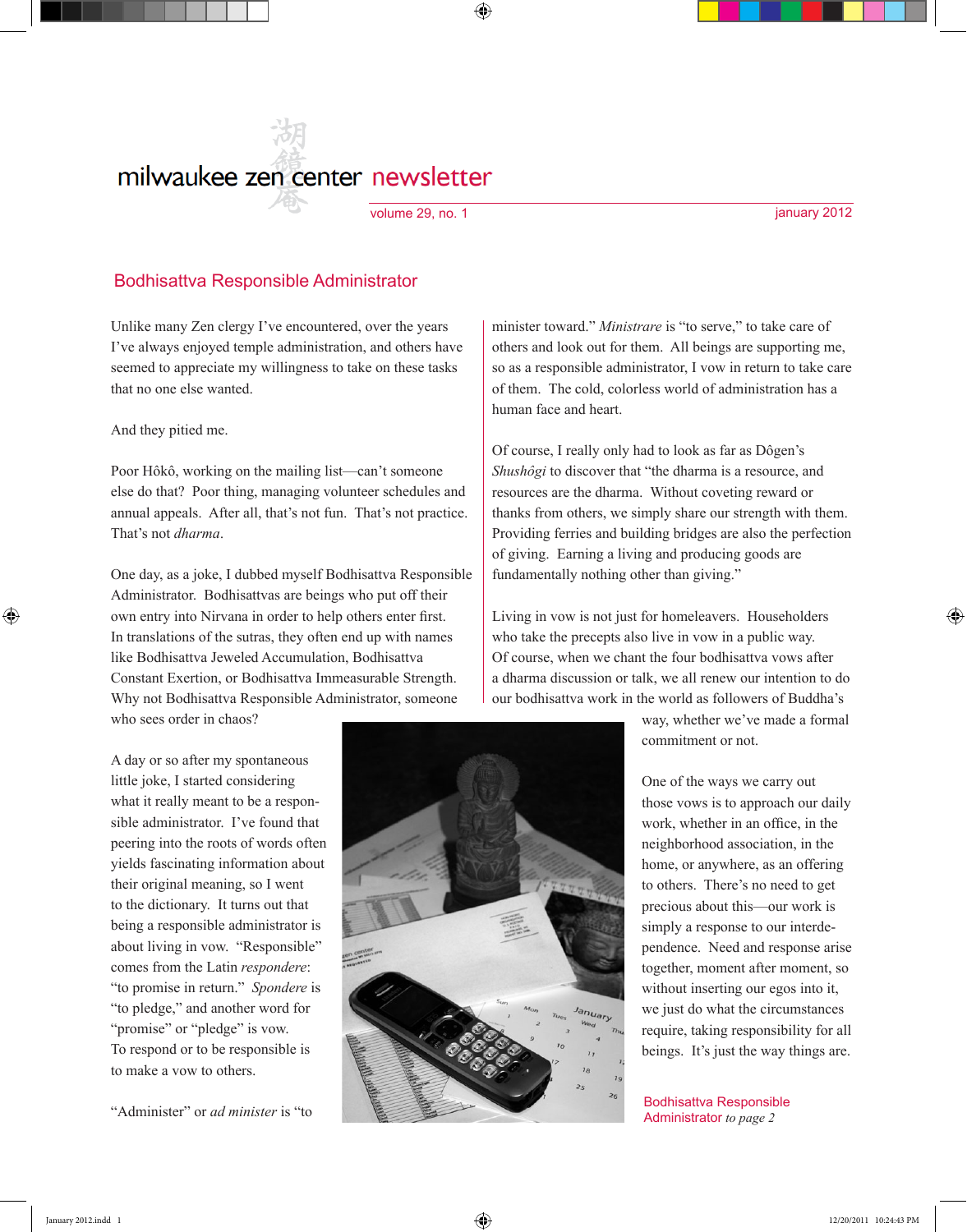## Upcoming events

#### *January*

16 Martin Luther King Day: Open Sitting 8a - 5p There will be no schedule, no bells, no services and



⊕

*Linda Gee is one of MZC's doans, facilitating chanting services.*

no meals provided—just an open door to the zendo. If you've got the day off and want to sit for awhile, arrive when you please and leave when you're ready.

21 & 22 Two-Day Sitting: Dogen Zenji's Birthday January 29 is the birthday of one of the most important teachers in Soto Zen, Eihei Dogen (1200-1253). In honor of his life and teachings, we'll focus on what he considered the most essential practice: zazen.

### *February*

 $\textcircled{\scriptsize{+}}$ 

### 5 Work Day noon lunch - 4 pm

After a pot luck lunch, we'll set to work on mail prep, cleaning or maintenance projects around the facility.

#### 18 & 19 Two-Day Sitting: Nehan

February 15 is the day we traditionally honor the Buddha's passing into Nirvana. All things, including ourselves, are impermanent. What can death teach us about our life and practice?

20 Presidents' Day: Open Sitting 8a - 5p See January 16 Open Sitting above.

For complete and current information about our practice and events schedule, please visit us online at *www.milwaukeezencenter.org.*

#### **Visit our online gift shop**



Shirts, totes, mugs, mousepads and more! Don't miss our *2012 MZC Moments* calendar, featuring images of MZC and the dharma words of Tonen O'Connor. Go to *www.milwaukeezencenter.org* and click on *Gift Shop.*

## *New on MZC's schedule:* Sunday morning practice

Practitioners have a new opportunity to practice at MZC with the addition of Sunday programming to the regular schedule.

The new activities are a response to sangha member input indicating that while people are busy during the week and can't easily get to MZC, they are generally more available on weekends.

Beginning January 8, Sundays will begin with *Introduction to Zazen* at 8:20 am, relocating that event from the first Wednesday evening of the month. One period of regular zazen will begin at 9:40, followed by a dharma talk at 10:20.

(Zazen and the talk will happen on the same schedule as that of Sundays during a twoday sitting, making it easy for practitioners to establish a habit of Sunday attendance.) A brief informal teatime will follow the talk so that folks can meet and get to know one another.



*Sunday mornings will include a dharma talk.*

#### Bodhisattva Responsible Administrator *from page 1*

If you're like me, over the years you've collected an odd box of tools. Over and over I've learned to do something and then thought to leave it behind when the job was done or the situation changed. Yet, somehow, no learning was ever wasted. All of those strands of karma, all of those trajectories, all of those causes and conditions are present in every moment, every task, every action one is called upon to take. Thus it's really impossible to separate one's daily work from one's practice. We've been preparing for this job since the beginningless beginning.

We're all Bodhisattva Responsible Administrator, and that means we give it all we've got. All the tools and skills and experiences we have at our disposal we use in this life of vow. No job or task is outside of the dharma. Know how to fix a carburetor, defrag a hard drive, score a test, draw up a living will, or manage a supply chain? Buddha, dharma and sangha have a job for you.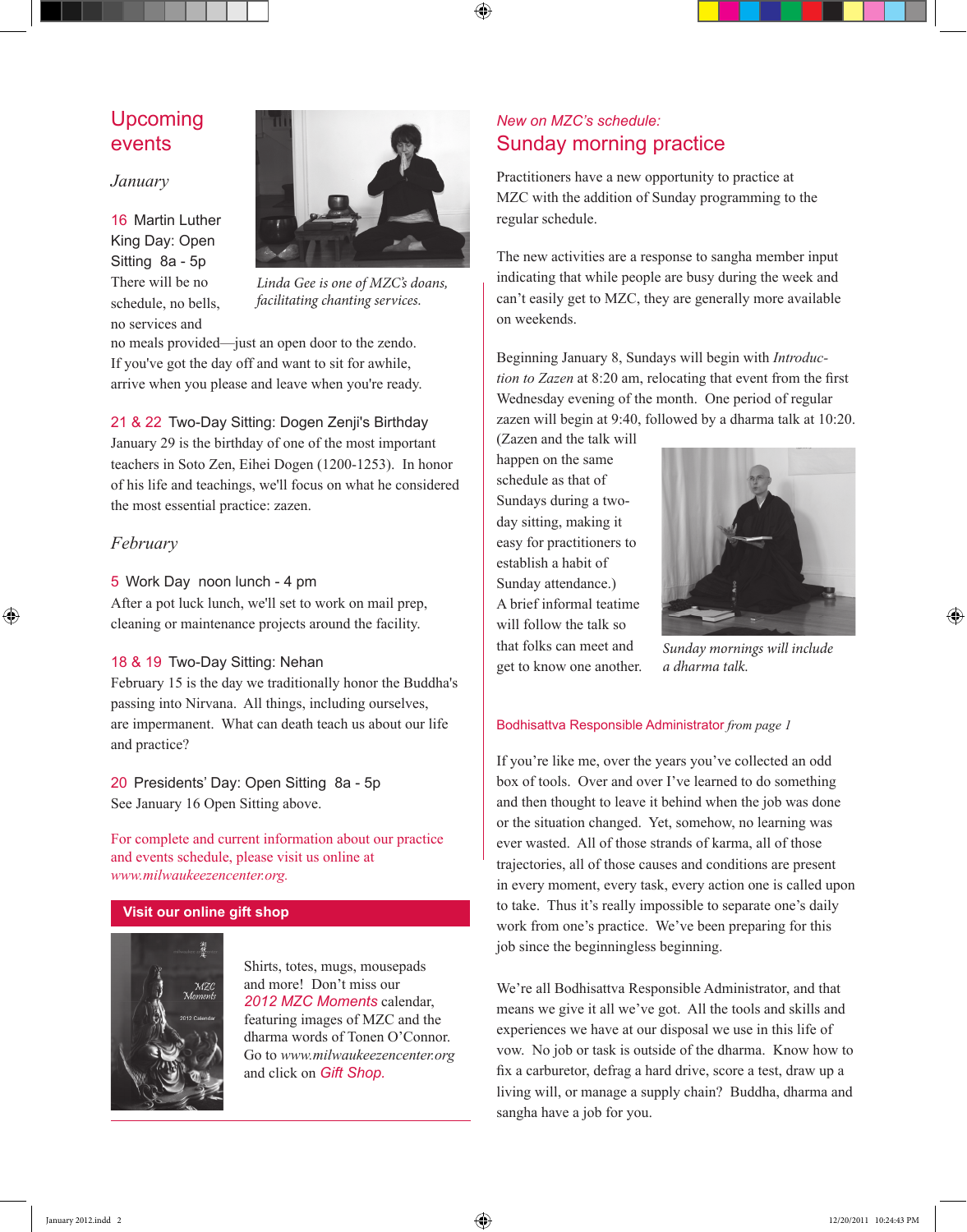## **Happenings**

In November, Tonen spoke to two sections of a Comparative Religions class at Carthage College and made a pastoral visit to Felmers Cheney Correctional Center.

Rohatsu Sesshin was celebrated by our prison sanghas. Tonen led special periods of practice in honor of the Buddha's enlightenment at Green Bay Correctional Institution, Taycheedah C.I and Racine C.I. and led an all-day sesshin at Oshkosh C.I. Koshin Bob Hanson led special celebrations at Redgranite C.I. and Fox Lake C.I.

The Zen Center hosted a meeting of a Milwaukee Association for Interfaith Relations (MAIR) committee that is planning a special event to take place at the Hindu Temple in Pewaukee in June. Tonen is now serving as MAIR's chair.

Tonen was recognized at the annual luncheon of the Interfaith Conference of Greater Milwaukee for her years of service to the Zen Center and the Milwaukee interfaith community. She was given a handmade ceramic bowl filled with wild rice, honoring our tradition of the begging bowl. Tonen incorporated the wild rice into one of the meals she cooked as tenzo for the MZC's Rohatsu Sesshin.

In December, Hoko and Tonen attended a meeting of the Buddhist Peace Fellowship, and on January 1, members of the MZC sangha attended the BPF-sponsored annual celebration of peace, hosted this year by the Mindfulness Community of Milwaukee.

## *Out of the box:*  MZC explores new practice venues for the new year

MZC's sangha and practice extends well beyond our facility and neighborhood. 2012 may bring with it some new opportunities to come together online or in the community for zazen, study and support from other practitioners. What are we exploring for the new year?

- A **satellite zazen group** that would meet weekly on the west side of Milwaukee, cutting travel time for practitioners who live at a distance from MZC.
- A two-month **sangha sit-along**, during which participants might sit at the same time but in different places, choose a teaching or concept on which to focus during the event, and do a weekly check-in with another sangha member for help and encouragement.
- An **online weekly study group** that would watch a short video presentation and then post comments and ask questions—in the mold of the existing Saturday dharma discussion, except that group members participate on their own time and consider presentations rather than a text.

As these ideas develop, the most up-to-date information will be available on our website.



*Tonen in MZC's library*

## Dharma Book Fund

⊕

The Dharma Book Fund committee, consisting of resident priest emerita Tonen O'Connor and Larraine McNamara-McGraw from MZC and Paul Norton from the Mindfulness Community of Milwaukee, has had its first meeting and as an initial activity will identify several books from different Buddhist traditions that the fund can distribute to prison chapel libraries. The committee also approved the purchase of books requested by Jim Bowker for the group he leads at Green Bay Correctional Institution.

The fund was established by MZC's board of directors in October 2011 at Tonen's semi-retirement to honor her work with prison sanghas and her interest in issues of literacy. The fund makes dharma books available to those who cannot acquire them on their own. Donations to the fund are gratefully accepted at any time.

⊕